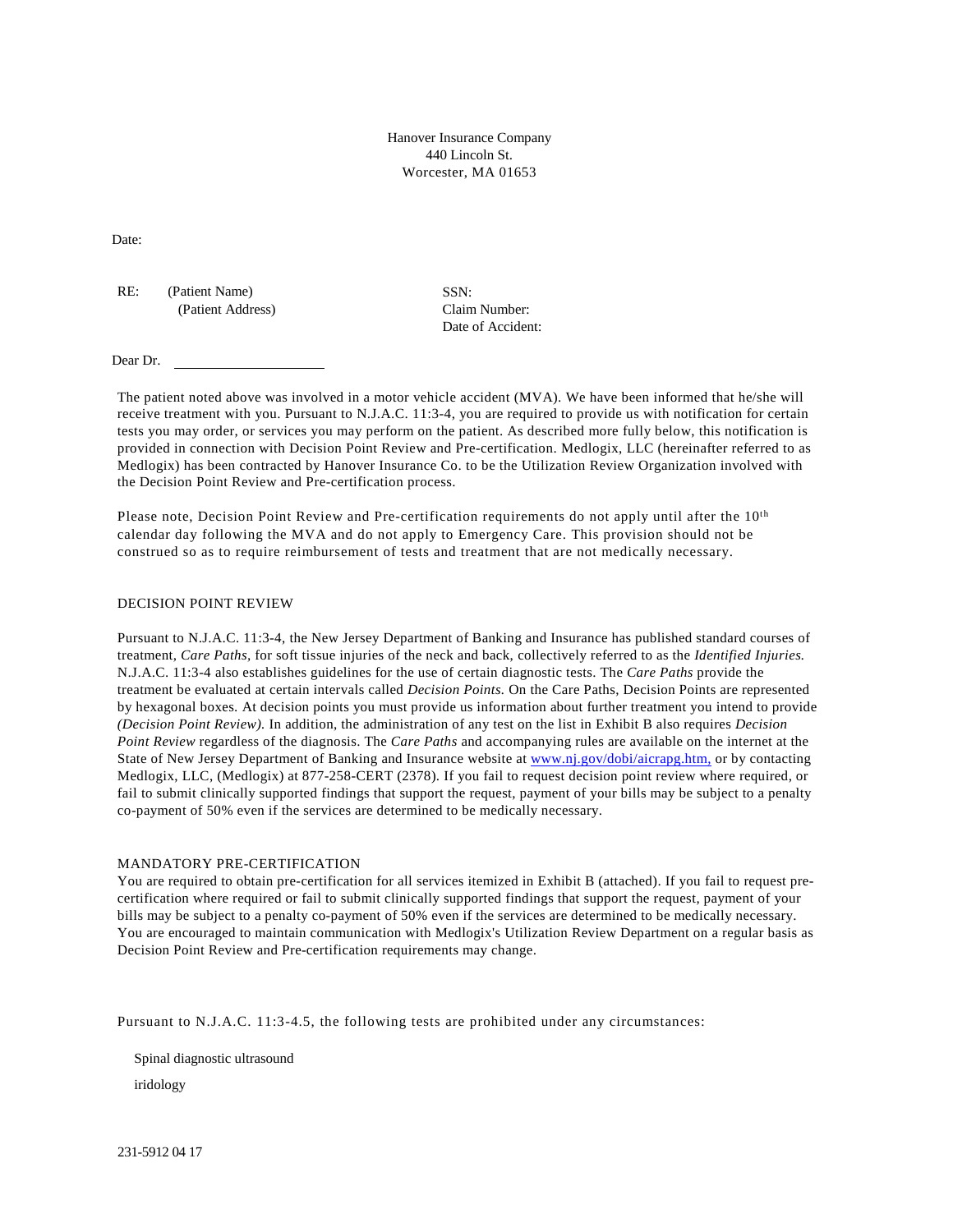Reflexology Surrogate arm **mentoring** Surface **electromyography** (surface EMG) Mandibular tracking and stimulation X-ray digitization and/or computer assisted radiographic mensuration

Any other diagnostic test that is determined by New Jersey law or regulation to be ineligible for personal injury protection coverage

Pursuant to N.J.A.C. 11:3-4.5(f) and 13:30-8.22(b), Hanover will not provide reimbursement for the following diagnostic tests which have been identified by the New Jersey State Board of Dentistry as failing to yield data of sufficient volume to alter or influence the diagnosis or treatment plan employed to treat temporomandibular joint disorder (TMJ/D):

Mandibular tracking Surface EMG Sonography Doppler ultrasound Needle EMG Electroencephalogram **("EEG")** Thermograms/thermographs Videofluoroscopy Reflexology

Hanover will also not provide reimbursement for the following:

Laboratory testing services from any entity that is not certified by the Department of Health and Human Services ("NHS").

Prescription medications, drugs and biologicals that are not approved by the USFDA.

Compound prescription medications, drugs and/or biologicals that, as compounded, are not approved by the USFDA, including but not limited to, compounds that may have in their formulary one or more medications, drugs and/or biologicals individually approved by the USFDA.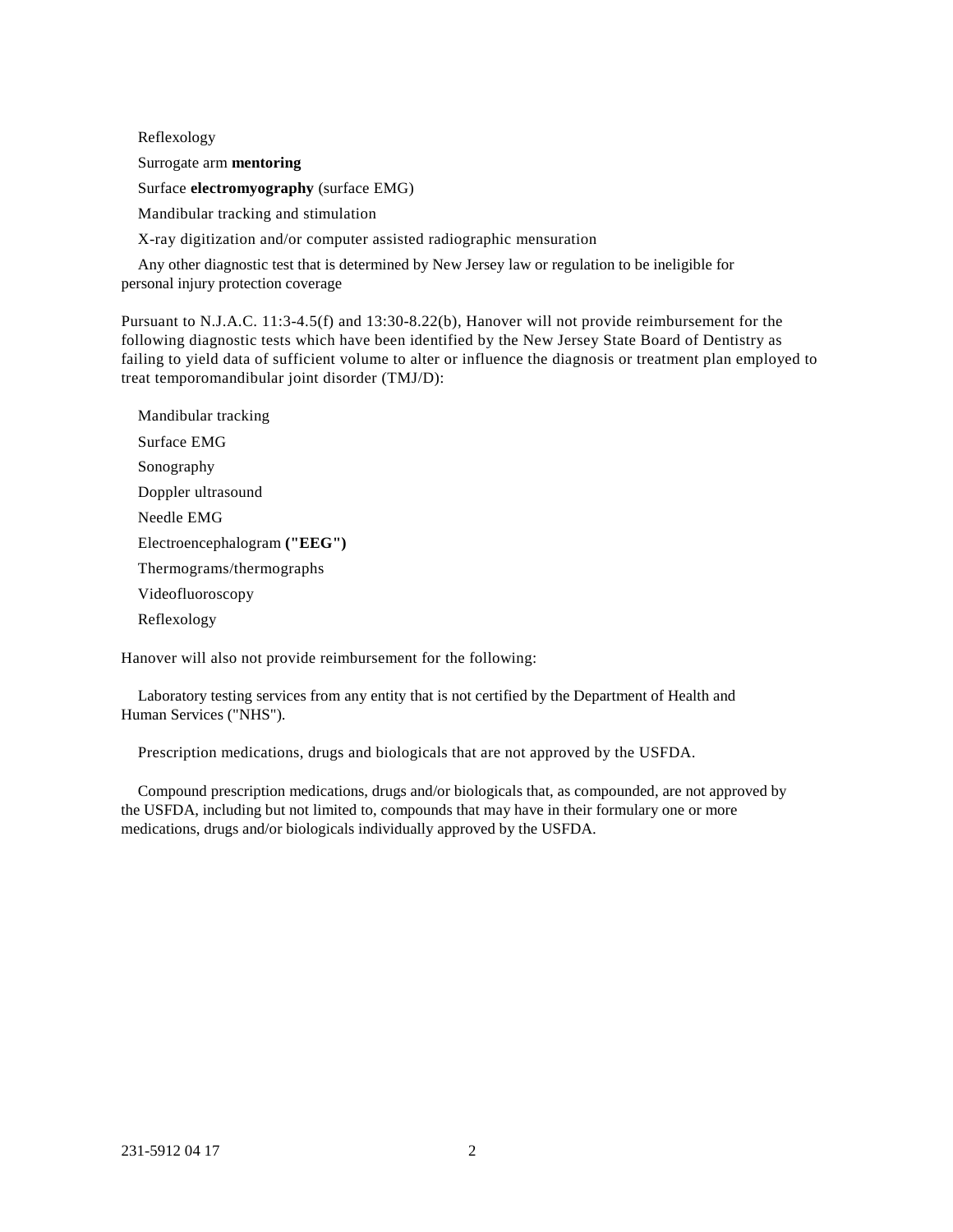#### VOLUNTARY PRE-CERTIFICATION

You are encouraged to participate in a *Voluntary Pre-certification* process by providing Medlogix's Utilization Review Department with a comprehensive treatment plan for both identified and other injuries. Medlogix will utilize nationally accepted criteria and the *Care Paths* to work with you to certify a mutually agreeable course of treatment to include itemized services and a defined treatment period. In consideration for your participation in the Voluntary Precertification process, the bills you submit, when consistent with pre-certified services, you will be paid so long as they are in accordance with the PIP medical fee schedule set forth in N.J.A.C. 11:3-29.6.

#### HOW TO SUBMIT DECISION POINT REVIEW AND PRECERTIFICATION NOTIFICATIONS

In order to complete a review, you are required to provide Medlogix with any past medical history that is available. It is also required that you provide the diagnosis, prognosis, all x-ray and other test results that may have been completed, and documentation of all treatment provided to date. Please indicate any tests or treatment you anticipate over the next 30 calendar days.

All Decision Point Review and Pre-certification requests must be submitted using the Attending Provider Treatment Plan form. A copy of this form can be found at the Department's website at [www.state.nj.us/dobi/pipinfo/aicrapg.htm](http://www.state.nj.us/dobi/pipinfo/aicrapg.htm) or through Medlogixs website [http://www.Medlogix.com.](http://www.medlogix.com/)com or by contacting Medlogix at (877) 258-CERT (2378).

Medlogix Hours of Operation — 7:00 AM to 7:00 PM EST Monday through Friday (excluding legal holidays)

Please return this completed form, along with a copy of your most recent/appropriate progress notes and the results of any tests relative to the requested services to Medlogix via fax at (856) 910-2501 or mail to the following address: Medlogix, Inc., 300 American Metro Blvd., Suite 170, Hamilton, NJ 08619, ATTN.: Pre-Certification Department. Medlogix's phone number is (877) 258-CERT (2378).

The review of decision point review and pre-certification notifications will be completed within three (3) business days of receipt of the necessary information. Notice of certification will be made to your office by Telephone, fax and/or confirmed in writing. If we fail to notify you within three (3) business days, you may continue with the test or treatment until a final determination is communicated to you. In addition, if an independent physical or mental examination is required, treatment may proceed while the exam is being scheduled and the results become available. Any decision to deny a decision point review or pre-certification request based on medical necessity will be the determination of a physician or dentist.

The definition of days is as follows: "Days" means calendar days unless specifically designated as business days.

- 1. A calendar and business day both end at the time of the close of business hours (7:00 PM EST Monday through Friday (excluding legal holidays).
- 2. In computing any period of time designated as either calendar or business days, the day from which the designated period of time begins to run shall not be included. The last day of a period of time designated as calendar or business day is to be included unless it is a Saturday, Sunday, or legal holiday, in which event the period runs until the end of the next day which is neither a Saturday, Sunday or legal holiday.
- 3. Example: Response to a properly submitted provider request is due back no later than 3 business days from the date Medlogix receives the submission. Medlogix receives an Attending Provider Treatment Plan Form by facsimile transmission dated 1:00 PM EST on Wednesday February 6, 2013. Day one of the 3-buisness day period is Thursday, February 7, 2013. Since the  $3^{1nd}$  day would be Saturday, February 9, 2013, Medlogix's decision is due no later than close of business Monday, February 11, 2013.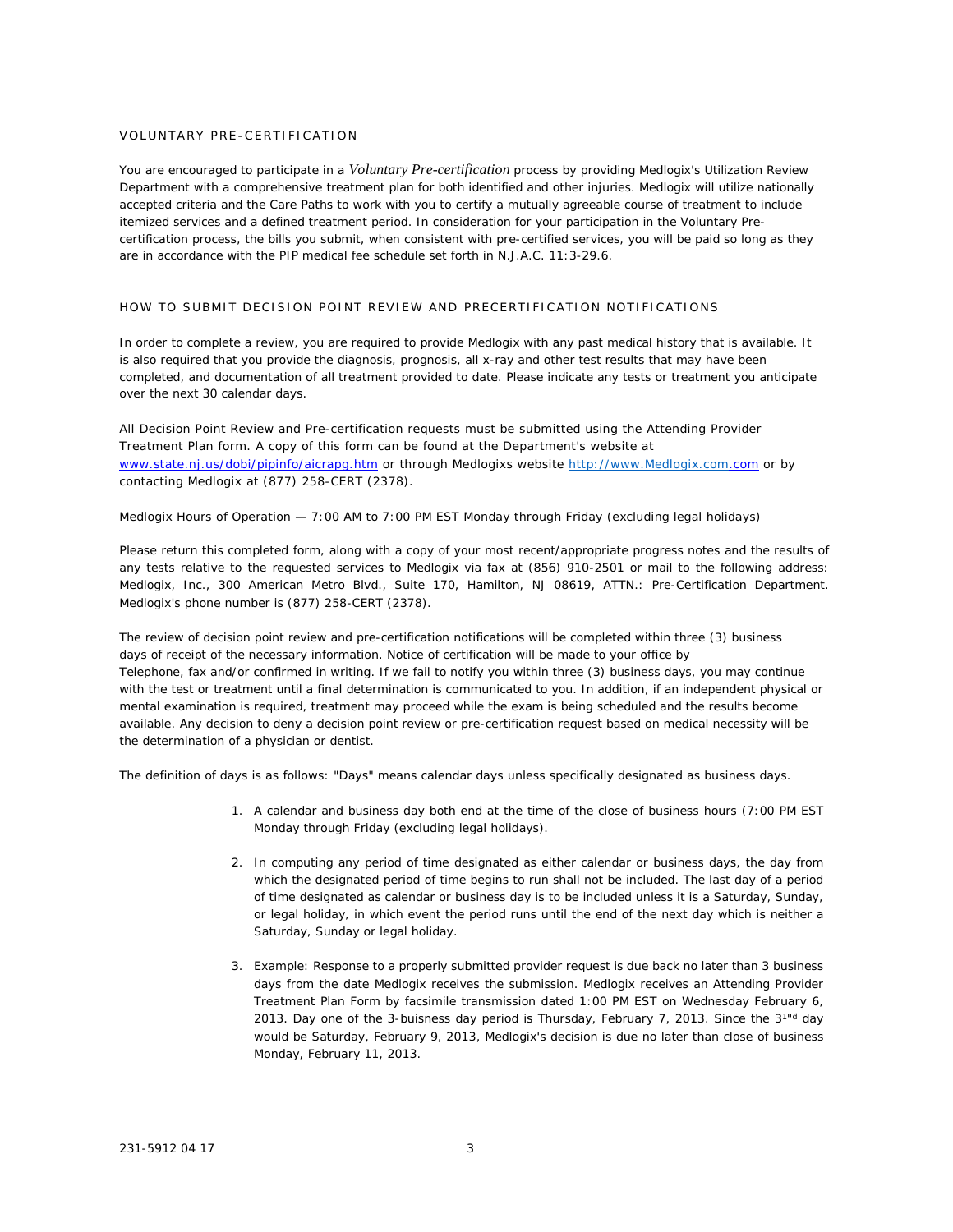#### REVIEW OUTCOMES

Requested service is certified.

In the event there is insufficient information that does not support the requested service, a status pending letter or administrative denial will be issued and will continue until sufficient documentation is received to evaluate the request for the diagnostic test or service.

If there is a need to amend the requested services (either frequency, duration, intensity or place of service or treatment), your office will be notified by either telephone, fax and/or confirmed in writing.

In the event the request cannot be certified, your office will be notified by telephone, fax and/or confirmed in writing. When needed, a medical professional will be available to discuss the case with you.

Pursuant to N.J.A.C. 11:3-4 and the patient's/insured's policy: Failure to request decision point review or precertification where required or failure to submit clinically supported findings that support the request can result in a 50% penalty co-payment for treatment or tests that are determined to be medically necessary.

In the event the notice and supporting materials are insufficient to authorize or deny reimbursement for further services, it may require that the patient/insured undergo an Independent Medical Examination.

### INDEPENDENT MEDICAL EXAMINATION

If it is requested the patient/insured undergo an Independent Medical Examination (IME) during the decision point review/pre-certification process, you will be notified of the date, time, and location of the exam. The 1ME will be scheduled within seven (7) calendar days of our receipt of the Attending Provider Treatment Plan form (unless the patient/insured agrees to extend the time period); with a provider in the same discipline; and at a location reasonably convenient to the patient/insured. At our request, the patient/insured may be required to provide medical records, xrays, and other pertinent information at or before the time of the IME. You will be notified of the results of the IME within 3 business days after attendance of the IME. If the examining provider prepares a written report, a copy of the report is available upon request.

#### **IME** PROVISIONS

If the patient/insured has two (2) or more unexcused failures to attend the scheduled exam, notification will be immediately sent to the patient/insured, and all health care providers treating for the diagnosis (and related diagnosis) contained in the attending physicians treatment plan form. The notification will place the patient/insured on notice that all future treatment, diagnostic testing or durable medical equipment required for the diagnosis (and related diagnosis) contained in the attending provider treatment plan form will not be reimbursable as a consequence for failure to comply with the plan.

Failure of the patient/insured to provide requested medical records, **x-rays, or** other pertinent information at or before the IME will be considered an unexcused failure to attend the **IME.**

#### ADDITIONAL **PENALTY** CO-PAYMENT

**N.J.A.C. 11:3-4.4(e) provides for the** production of information **from** the insured regarding the facts of the accident, **the** nature and cause of the injury, the diagnosis and anticipated course of treatment. This information may be required promptly after the accident and periodically thereafter. An additional co-payment penalty of 25% may apply if the information is received 30 or more business days **after the accident** or **50% when** the information is received 60 or more business days after the accident.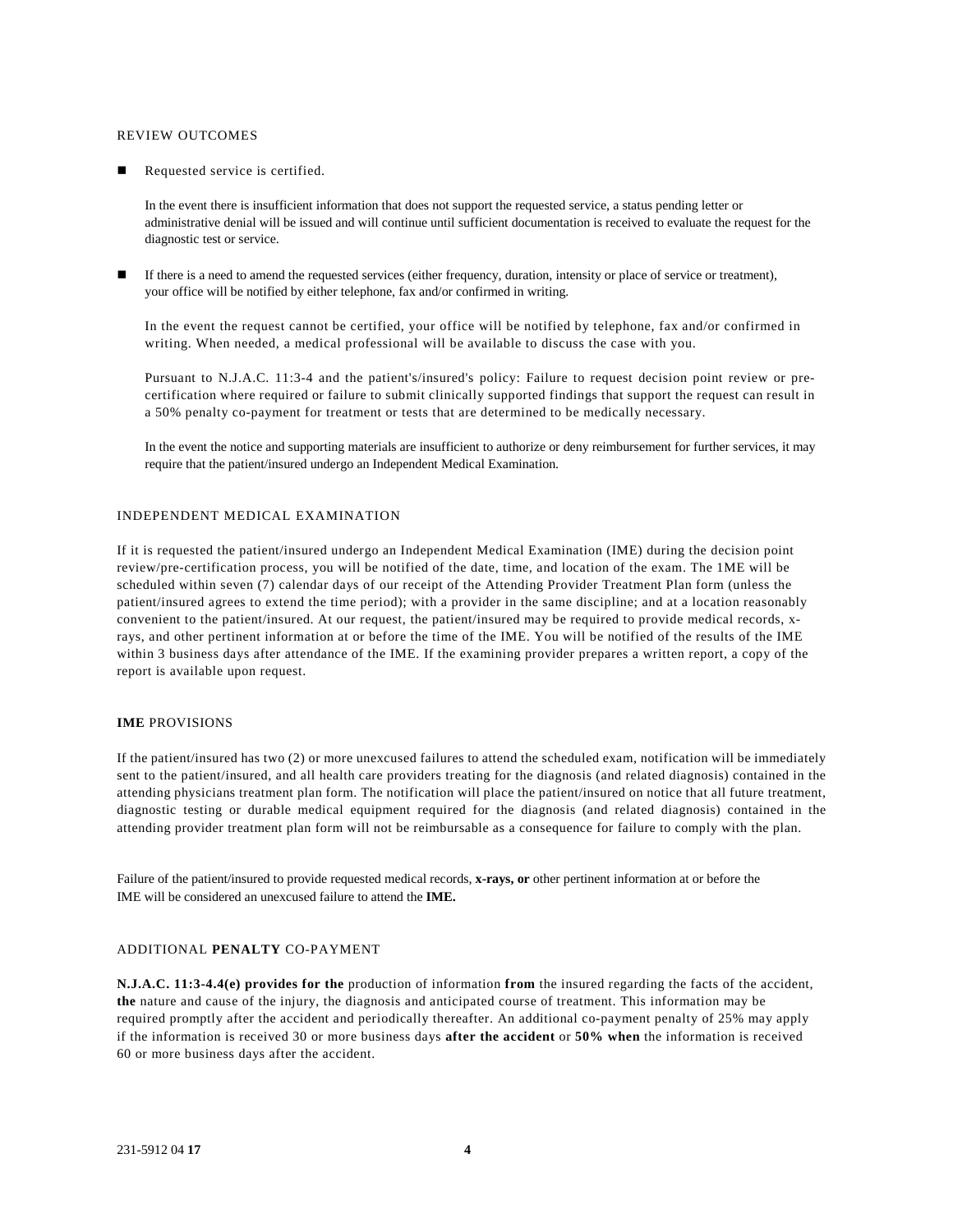### INTERNAL APPEALS PROCESS

If Medlogix fails to certify a request, the clinical rationale for this determination is available to you and/or your health care provider upon written request. If your health care provider would like to have the decision reconsidered, they can participate in Medlogix's internal appeals process.

Prior to making a request for alternate dispute resolution, all appeals must be initiated using the forms established by the NJ Department of Banking and Insurance. All forms must be fully completed and include the minimum associated documents required. Failure to follow these requirements will be considered an incomplete submission and will result in an administrative denial. This incomplete submission does not constitute acceptance within the required timeframes for Pre-service or Post-service appeals.

Failure to utilize the Internal Appeals procedures as outlined in 11:3-4.7B on the forms established by the Department prior to filing arbitration or litigation will invalidate any assignment of benefits.

There are two types of appeals (with specific workflows) that can be considered:

Pre-service: an appeal of the denial or modification of a decision point review or precertification request prior to the performance or issuance of the requested medical procedure, treatment, diagnostic test, other service, and/or durable medical equipment on the grounds of medical necessity.

The Pre-service appeal form and any supporting documentation shall be submitted by the provider to Medlogix via fax (856) 910-2501 or in writing @ 300 American Metro Blvd, Suite 170, Hamilton, NJ 08619.

A Pre-service appeal shall be submitted no later than 30 days after receipt of a written denial or modification of requested services.

Decisions on pre-service appeals shall be issued by the insured or its designated vendor to the provider who submitted the appeal no later than 14 days after receipt of the pre-service appeal form and any supporting documentation. If it's determined that the new information submitted with the appeal requires the need of an expert report or addendum to an expert report(i.e.: Peer Review, Independent Medical Exam, Medical Director Review, etc....) to properly respond to the appeal, an additional 10 days will be added to the response time requirement.

Post-service: an appeal subsequent to the performance or issuance of the services and/or what should be reimbursed.

The Post-service appeal form and any supporting documentation shall be submitted by the provider to Medlogix via fax @ (856) 910-2501 or in writing @ 300 American Metro Blvd, Suite 170, Hamilton, NJ 08619.

A Post-service appeal shall be submitted at least 45 days prior to initiating alternate dispute resolution pursuant to N.J.A.C. 11:3-5 or filing an action in Superior Court.

Decisions on post-service appeals shall be issued by the insured or its designated vendor to the provider who submitted the appeal no later than 30 days after receipt of the appeal form and any supporting documentation. If it's determined that the new information submitted with the appeal requires the need of an expert report or addendum to an expert report(i.e.: Peer Review, Independent Medical Exam, Medical Director Review, etc....) to properly respond to the appeal, an additional 10 days will be added to the response time requirement.

The appeal process described above provides only one-level of appeal prior to submitting the dispute to alternate dispute resolution. A provider cannot submit a pre-service appeal and then a post-service appeal on the same issue. The preapproval of the treatment and the reimbursement for that treatment are separate issues. A provider can submit a pre-service appeal for the treatment and then a post-service appeal for the reimbursement for that treatment.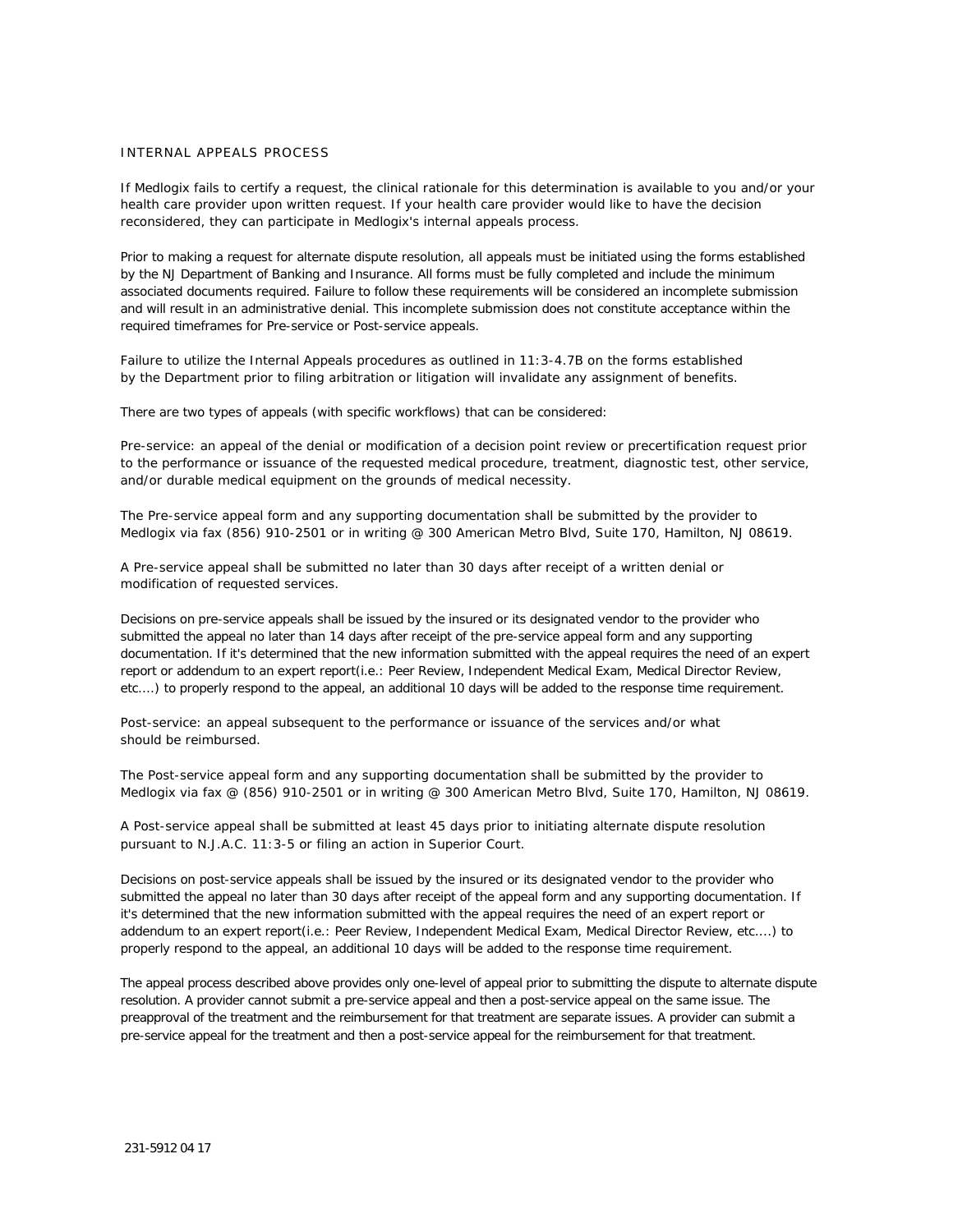**If a claimant or provider retains counsel to represent them during the** Internal Appeal Procedures, **they do so strictly at** their own **expense. No reimbursement will be issued for counsel fees** or any other costs, **regardless of the outcome** of the appeal.

#### VOLUNTARY NETWORK SERVICES

**Please note** that your patient's policy includes a voluntary Utilization Program for Prescription Drugs, Durable Medical Equipment over \$50, Ambulatory Surgical Care, Diagnostic Imaging and Electro-diagnostic Testing. The network for diagnostic imaging applies to MRI's and CAT scans. The network for electro-diagnostic tests applies to the electro-diagnostic tests listed in N.J.A.C. 11:3-4.5(6) 1 through 3, except when performed by the treating physician. A 30% co-payment (\$10 for prescription drugs) is applicable to these services. The services are paid in **full when an eligible** injured person voluntarily uses a provider from the network. **There is no co-payment penalty to the injured party when an eligible injured person voluntarily uses a provider from the following networks:**

**Progressive Medical, LLC DBA Optum for prescription drugs and DME with a cost or monthly rental over \$50 888-764-4844**

**Horizon Casualty Service for Ambulatory Surgical Care: 800-985-7777**

**Horizon Casualty Service, Inc provides access to the following in network diagnostic Centers. Appointments should be scheduled through:**

**Raytel: 800-453-0574 Monday- Friday 7:30AM to 7:30PM EST**

**One Call Medical: 800-872-2875 or 800-418-5058 Monday — Friday 8:00AM — 8:00PM EST**

## ASSIGMENT OF BENEFITS

These benefits shall not be assignable except to providers of services. Any such assignment is not enforceable unless you agree to be subject to the requirements of our Decision Point Review Plan, including Pre-certification, utilizing Medlogix's internal Appeal Process for reconsideration of denials of certification, and submit disputes not resolved through the internal Appeal Process to alternate dispute resolution pursuant to N.J.A.C. 11:3-5. In addition, you must agree to hold an "insured" or "eligible person" harmless for any penalty imposed by us for your failure to adhere to the requirements of our Decision Point Review Plan, including Pre-certification.

The staff at Medlogix is available to you and your patient, to answer questions and assist with the Decision Point Review and Pre-certification process.

Thank you for your continued cooperation.

Sincerely, Hanover Insurance Company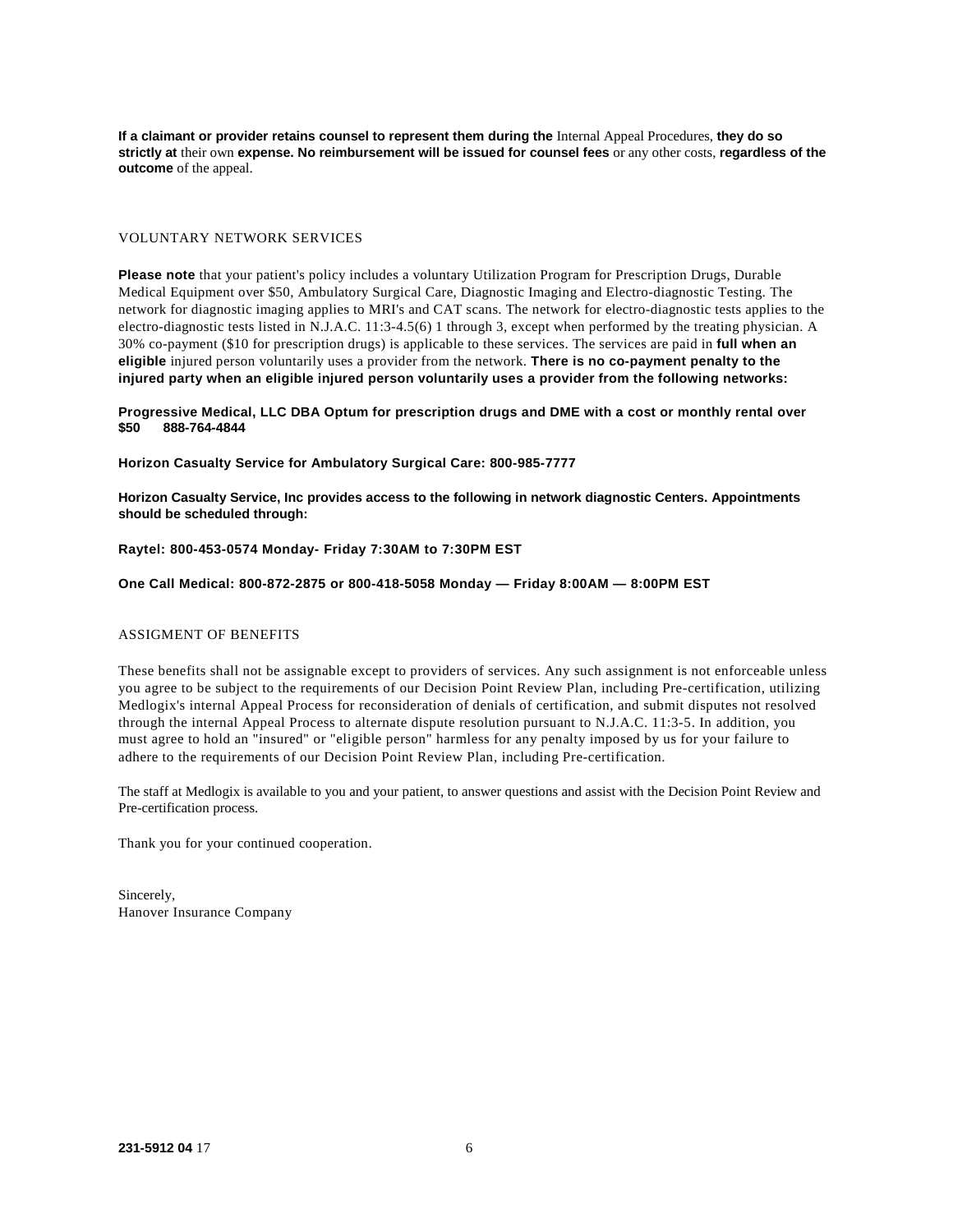# **EXHIBIT A**

# **Identified Injuries**

| 722.0     | Displacement of cervical intervertebral disc without myelopathy           |
|-----------|---------------------------------------------------------------------------|
| 722.1     | Displacement of thoracic or lumbar intervertebral disc without myelopathy |
| 722.10    | Displacement of lumbar intervertebral disc without myelopathy             |
| 722.11.1  | Displacement of thoracic intervertebral disc without myelopathy           |
| 722.2     | Displacement of intervertabral disc, site unspecified, without myelopathy |
| 722.70    | Intervertebral disc disorder with myelopathy, unspecified region          |
| 722.71    | Intervertebral disc disorder with myelopathy, cervical region             |
| 722.72    | Intervertebral disc disorder with myelopathy, thoracic region             |
| 722.73    | Intervertebral disc disorder with myelopathy, lumbar region               |
| 728.0     | Disorders of muscle, ligament and fascia                                  |
| 728.85    | Spasm of muscle                                                           |
| 739.0     | Non-allopathid lesions, not elsewhere classified                          |
| 739.1.1.1 | Somantic dysfunction of cervical region                                   |
| 739.1.1.2 | Somantic dysfunction of thoracic region                                   |
| 739.3     | Somantic dysfunction of lumbar region                                     |
| 739.4     | Somantic dysfunction of sacral region                                     |
| 739.8     | Somantic dysfunction of rib cage                                          |
| 845.0     | Sprains and strains of sacroiliac region                                  |
| 846.1     | Sprains and strains of lumbosacral (joint) (ligament)                     |
| 846.2     | Sprains and strains of sacrospinatus (ligament)                           |
| 846.3     | Sprains and strains of sacrotuberous region                               |
| 846.8     | Sprains and strains of other specified sites of sacroiliac region         |
| 846.9     | Sprains and strains, unspecified site of sacroiliac region                |
| 847.0     | Sprains and strains of neck                                               |
| 847.1     | Sprains and strains, thoracic                                             |
| 847.2     | Sprains and strains, lumbar                                               |
| 847.3     | Sprains and strains, sacrum                                               |
| 847.4     | Sprains and strains, coccyx                                               |
| 847.9     | Sprains and strains of back, unspecified site                             |
| 922.3     | Contusion of back                                                         |
| 922.31    | Contusion of back, excludes interscapular region                          |
| 922.33    | Contusion of back, interscapular region                                   |
| 953.0     | Injury to cervical root                                                   |
| 953.2     | Injury to lumbar root                                                     |
| 953.3     | Injury to sacral root                                                     |
|           |                                                                           |

\*(The injuries identified on Exhibit A are diagnostic codes associated with Care Paths **1** through 6, as identified in Appendix **B of the NJ Administrative Code, and are not intended to be the exclusive list used for Care Path injuries.**